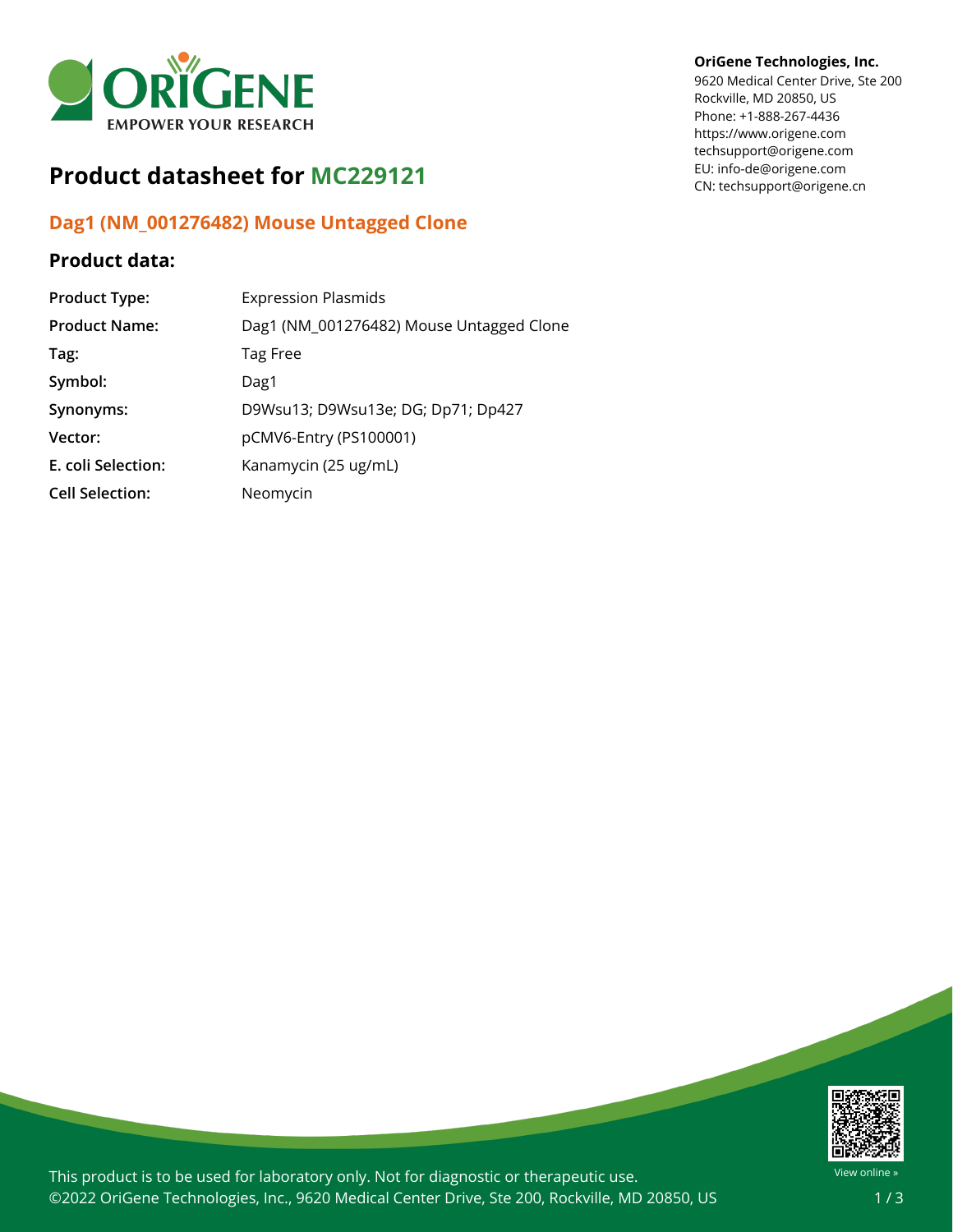**Fully Sequenced ORF:** >MC229121 representing NM\_001276482

Red=Cloning site Blue=ORF Orange=Stop codon

TTTTGTAATACGACTCACTATAGGGCGGCCGGGAATTCGTCGACTGGATCCGGTACCGAGGAGATCTGCC **GCCGCGATCGCC** 

ATGTCTGTGGACAACTGGCTACTGCACCCCCTCTGGGGACAGACCTTTCTCCTCCTCCTGTCTGTGGCTG TGGCTCAGGCCCACTGGCCCAGTGAACCCTCAGAGGCTGTGAGGGACTGGAAGAACCAGCTTGAGGCGTC CATGCACTCAGTTCTCTCCGACTTCCAGGAGGCTGTTCCCACCGTGGTTGGCATTCCAGACGGTACGGCT GTTGTCGGGCGCTCATTTCGAGTGAGCATTCCAACGGATTTAATTGCCTCCAGTGGGGAGATCATCAAGG TGTCTGCAGCAGGGAAGGAGGCCTTACCGTCTTGGCTACACTGGGACCCACACAGTCATATTTTGGAAGG CCTTCCTCTTGACACTGATAAAGGTGTGCATTACATCTCAGTGAGTGCTGCACGCCTGGGAGCCAATGGA AGCCACGTCCCCCAGACTTCCAGTGTGTTCTCTATCGAGGTCTACCCTGAAGACCACAATGAGCCACAGT CTGTACGGGCAGCCTCATCAGACCCTGGTGAGGTAGTGCCATCTGCCTGTGCTGCTGATGAGCCAGTGAC TGTCCTTACAGTGATTCTGGATGCTGACCTCACCAAGATGACCCCAAAGCAAAGGATCGATCTGTTGAAC AGAATGCAGAGCTTCTCAGAAGTAGAACTTCACAACATGAAGTTGGTGCCTGTAGTGAATAATAGACTAT TTGACATGTCGGCCTTCATGGCTGGCCCAGGAAATGCAAAGAAAGTGGTAGAGAATGGGGCTCTCCTGTC CTGGAAACTAGGCTGCTCCTTGAACCAGAATAGCGTCCCTGACATCCGTGGTGTAGAAACCCCTGCTAGG GAGGGTGCTATGTCTGCCCAACTTGGTTATCCTGTGGTGGGTTGGCACATTGCCAATAAGAAGCCCACTC TCCCCAAACGACTCCGGAGGCAGATCCACGCCACACCTACACCTGTTACTGCCATTGGACCCCCAACCAC GGCCATTCAGGAGCCACCATCGCGGATAGTGCCTACGCCTACATCTCCAGCCATTGCACCTCCAACAGAG ACCATGGCTCCTCCTGTCAGGGATCCTGTTCCAGGGAAGCCCACGGTCACCATTCGGACGCGAGGTGCCA TTATTCAGACCCCAACTCTGGGCCCTATCCAGCCTACTCGGGTGTCAGAAGCTGGTACCACGGTTCCTGG CCAGATTCGCCCAACACTGACAATTCCTGGCTATGTAGAGCCCACAGCCGTTATTACTCCTCCAACAACT ACCACAAAGAAGCCACGAGTGTCCACGCCAAAGCCAGCAACGCCTTCAACTGATTCGTCAACTACCACAA CTCGGAGGCCAACCAAAAAACCACGGACACCCCGACCAGTGCCCCGAGTCACCACCAAAGCACCCATCAC CAGGTTGGAGACAGCTTCCCCACCCACTCGAATCCGTACTACCACCAGTGGAGTGCCCCGTGGGGGAGAA CCTAACCAGCGGCCAGAGCTCAAGAATCACATTGACAGGGTAGATGCCTGGGTGGGAACCTATTTTGAGG TAAAGATTCCATCAGACACCTTCTATGACAATGAGGATACCACTACCGACAAGCTCAAGCTGACCCTGAA GCTTCGAGAGCAGCAGTTAGTAGGTGAGAAATCGTGGGTTCAGTTTAACAGCAACAGCCAGCTCATGTAT GGCCTGCCTGACAGCAGCCATGTGGGAAAACATGAGTATTTTATGCATGCCACAGACAAAGGGGGCCTCT CCGCTGTGGATGCCTTCGAGATCCATGTTCACAAGCGCCCACAAGGGGACAAGGCTCCTGCACGGTTCAA GGCCAGGCTTGCAGGGGATCCAGCACCGGTGGTGAATGACATTCACAAGAAAATTGCTTTGGTAAAGAAG CTAGCTTTTGCTTTTGGGGATCGAAACTGCAGCTCCATCACCCTTCAGAACATCACTCGGGGCTCTATCG TGGTGGAATGGACCAACAACACTCTGCCCCTGGAGCCCTGCCCCAAGGAGCAGATCATAGGGCTGAGCCG CAGGATTGCTGATGAAAATGGGAAGCCTCGTCCTGCCTTCTCCAATGCTCTGGAGCCTGACTTTAAGGCT CTGAGTATTGCTGTGACGGGCTCTGGCAGTTGTCGGCACCTCCAGTTTATCCCTGTGGCACCACCCTCTC CTGGAAGCTCAGCTGCACCAGCCACAGAGGTTCCAGACAGGGACCCCGAGAAGAGCAGTGAGGACGATGT TTACCTGCACACCGTTATCCCAGCCGTGGTGGTCGCGGCCATCCTGCTCATTGCTGGAATCATTGCTATG ATCTGCTATCGCAAGAAGAGGAAGGGCAAGCTGACCCTTGAGGACCAGGCCACCTTTATTAAGAAGGGGG TGCCTATCATCTTTGCGGATGAGCTGGATGACTCTAAGCCCCCGCCCTCTTCCAGCATGCCGCTCATCTT GCAGGAAGAGAAGGCTCCCCTCCCACCTCCTGAGTACCCCAACCAGAGTATGCCCGAGACCACTCCTCTG AACCAGGACACTGTGGGAGAGTACACACCCCTGCGGGATGAGGATCCTAACGCACCTCCCTATCAGCCAC CCCCACCCTTCACGGCTCCCATGGAGGGCAAGGGCTCCCGTCCCAAGAACATGACCCCATACCGATCACC CCCTCCGTATGTTCCCCCTTAA

ACGCGTACGCGGCCGCTCGAGCAGAAACTCATCTCAGAAGAGGATCTGGCAGCAAATGATATCCTGGATT ACAAGGATGACGACGATAAGGTTTAA

**Restriction Sites:** SgfI-MluI **ACCN:** NM\_001276482

This product is to be used for laboratory only. Not for diagnostic or therapeutic use. ©2022 OriGene Technologies, Inc., 9620 Medical Center Drive, Ste 200, Rockville, MD 20850, US